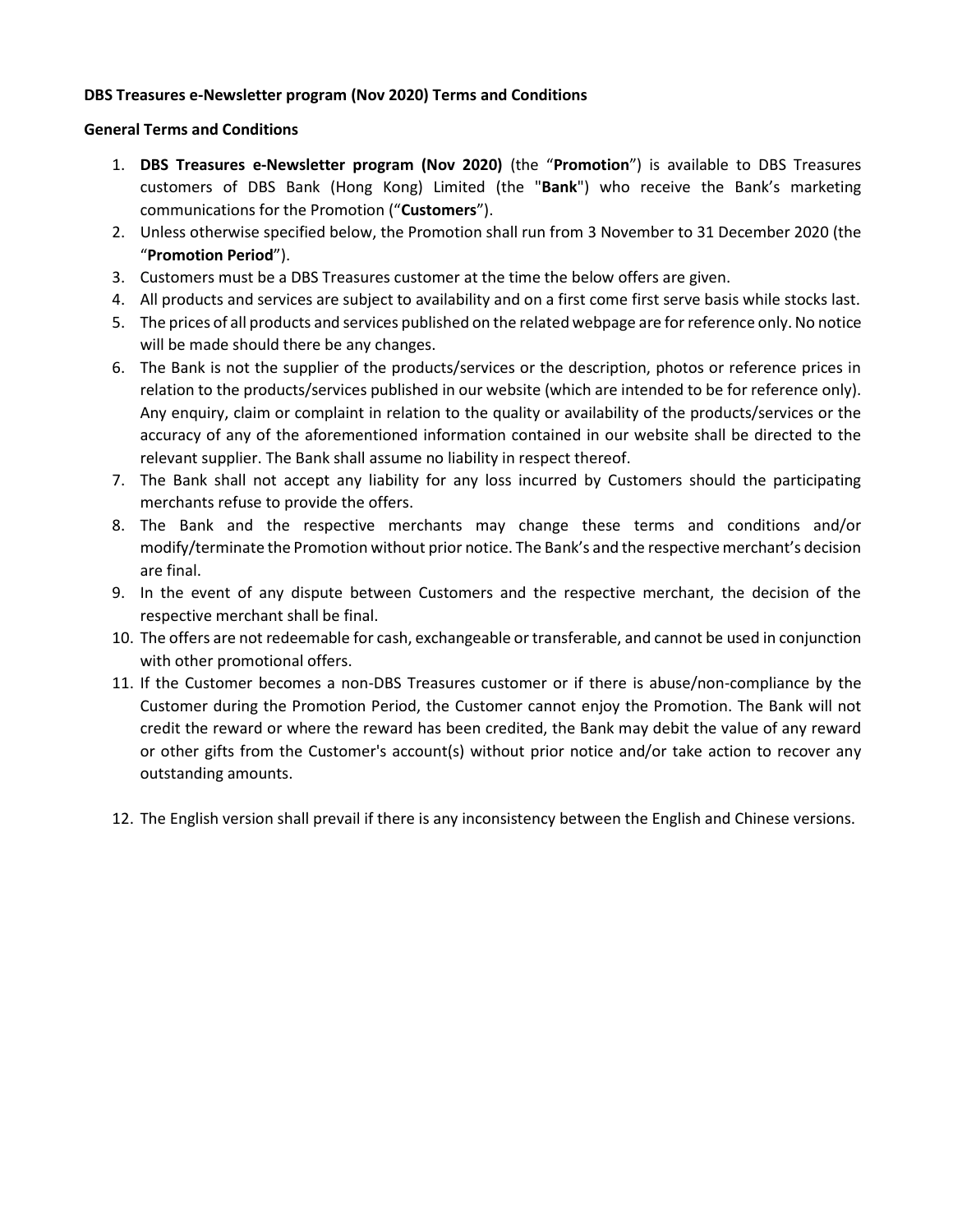### **Specific Terms and Conditions**

### **Rooftop Republic**

- 13. From 3 November 2020 to 26 January 2021, Customers can enjoy the below offers upon online purchase through Rooftop Republic's online platform:
	- Offer1: The first 100 Customers who visit the designated link set out in the relevant customer communication shall be eligible to redeem a complimentary Microgreen Planting Set (original price: HKD220) on a first-come first-served basis.
	- Offer 2: The  $101<sup>st</sup> 200<sup>th</sup>$  Customers who visit the designated link set out in the relevant customer communication shall be eligible to purchase the Microgreen Planting Set (original price: HKD220) at the price of HKD120 on a first-come first-served basis.
- 14. The Bank's records on the position of the Customers shall be final and conclusive.
- 15. Each Customer can enjoy the above offers once only.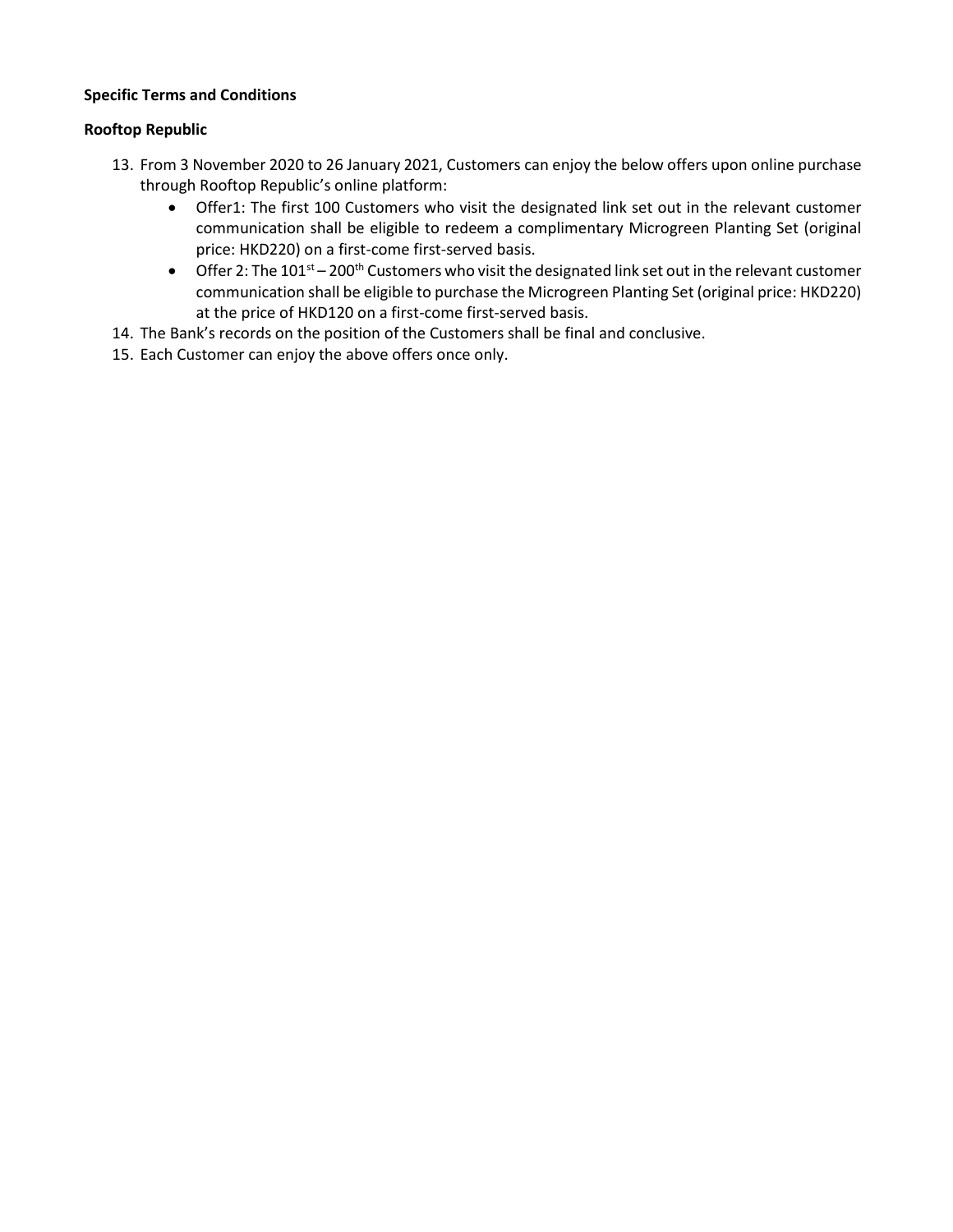# 星展豐盛理財電郵通訊計劃(**2020** 年 **11** 月)條款及細則

### 一般條款及細則

- 1. 星展豐盛理財電郵通訊計劃(「優惠」)只適用於星展銀行(香港)有限公司(「本行」) 之星展豐盛理財客戶(「客戶」)並接收優惠資訊。
- 2. 除特別註明外,優惠期由 2020 年 11 月 3 日至 2020 年 12 月 31 日(「優惠期」)。
- 3. 客戶在使用此優惠時必須仍然為星展豐盛理財客戶。
- 4. 所有產品及服務之優惠名額有限,先到先得,用完即止。
- 5. 載於此網頁的所有產品及服務的價格僅供參考之用,如有任何調整,恕不另行通知。
- 6. 本行並非產品/服務的供應商,載於此網頁的產品/服務資料、圖片或參考售價亦非由本行提 供並只供參考。如對產品/服務的質素或供應情況或此網頁內任何上述資料的準確性有任何查 詢、申索或投訴,應直接向有關商戶提出。本行對此不承擔任何責任。
- 7. 如果參與商戶拒絕提供優惠,銀行不會對客戶造成的任何損失承擔任何責任。
- 8. 本行及有關商戶可以修改本條款及細則及/或更改或終止優惠。本行及有關商戶的決定為最終 決定。
- 9. 如有任何爭議,相關商戶保留最終決定權。
- 10. 優惠不得兌換現金或轉讓,且不可與其他推廣優惠同時使用
- 11. 如果客戶為非星展豐盛理財客戶,或者在促銷期間客戶濫用/不遵守條款及細則,客戶將不能 享用優惠。銀行將不會受予客戶優惠,銀行將在不作通知下從客戶戶口扣除有關優惠的價值 及/或採取行動以追討有關金額。
- 12. 如中、英文版本不一致,概以英文版本為準。